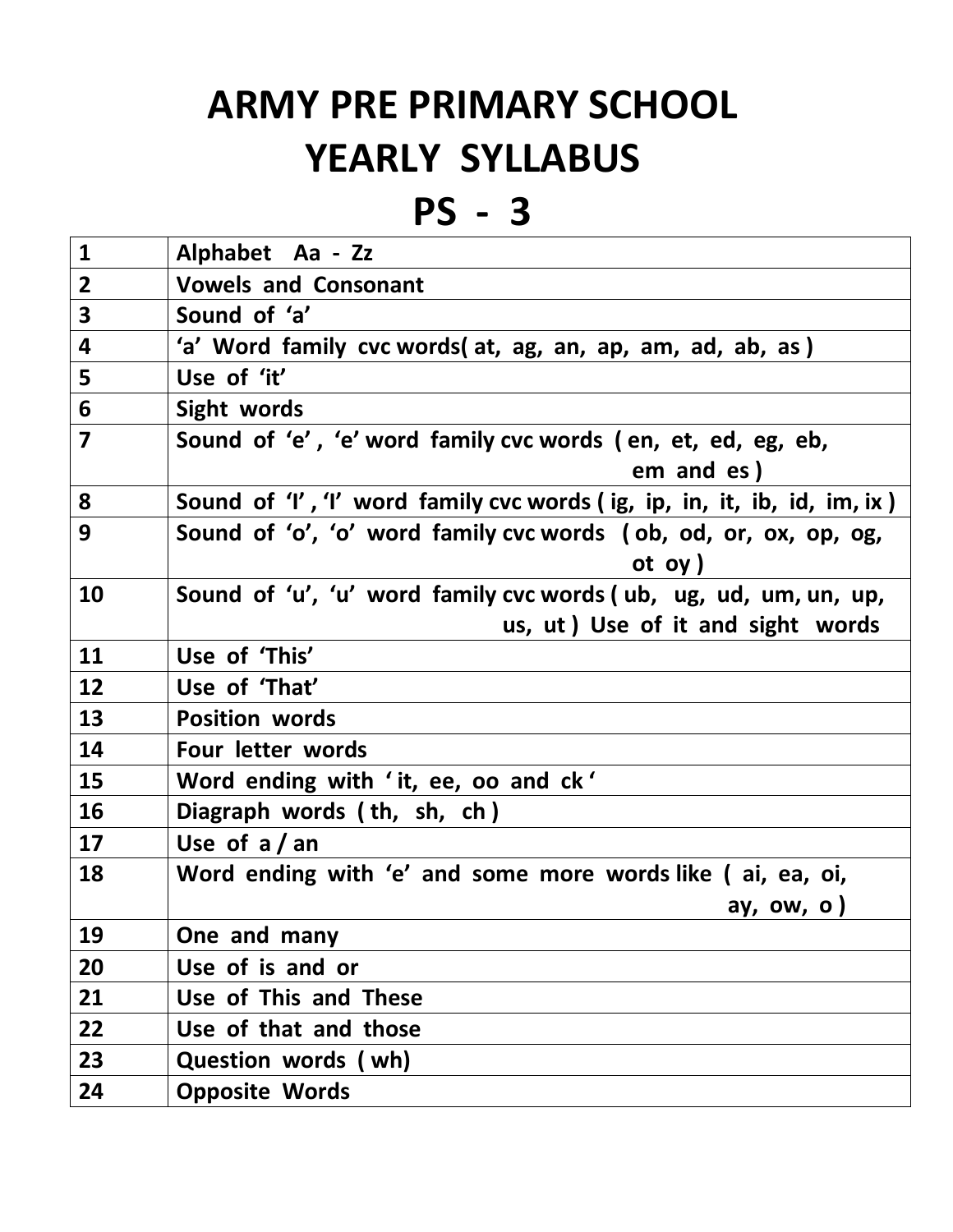| 25 | <b>Action Words</b>                           |
|----|-----------------------------------------------|
| 26 | Use of he, She, It                            |
| 27 | Use of His / Her                              |
| 28 | Use of I am, You, are                         |
| 29 | <b>Colours</b>                                |
| 30 | Small story Using of (a, e, I, o. u) words    |
|    | • Cat and rat                                 |
|    | • Ted and his pet                             |
|    | • Happy Kit                                   |
|    | • Silly Tom                                   |
|    | Bug in a hut                                  |
|    | <b>Rhymes:-</b>                               |
|    | I am Special<br>$\bullet$                     |
|    | Thank you God<br>$\bullet$                    |
|    | Two little hands<br>$\bullet$                 |
|    | This is my Father<br>$\bullet$                |
|    | If your name is  Clap your hands<br>$\bullet$ |
|    | I am a Lovely seed<br>$\bullet$               |
|    | I am a tree<br>$\bullet$                      |
|    | Hot cross bun<br>$\bullet$                    |
|    | Brush your teeth<br>$\bullet$                 |
|    | I can see                                     |
|    | Ten little fingers                            |
|    | Chubby cheeks                                 |
|    | Little Birds<br>$\bullet$                     |
|    | Five little soldiers                          |
|    | The Tap is leaking                            |
|    | Teddy bear                                    |
|    | Jingle bell                                   |
|    | Little Tommy Tuker                            |
|    | Little kitty                                  |
|    | The cat                                       |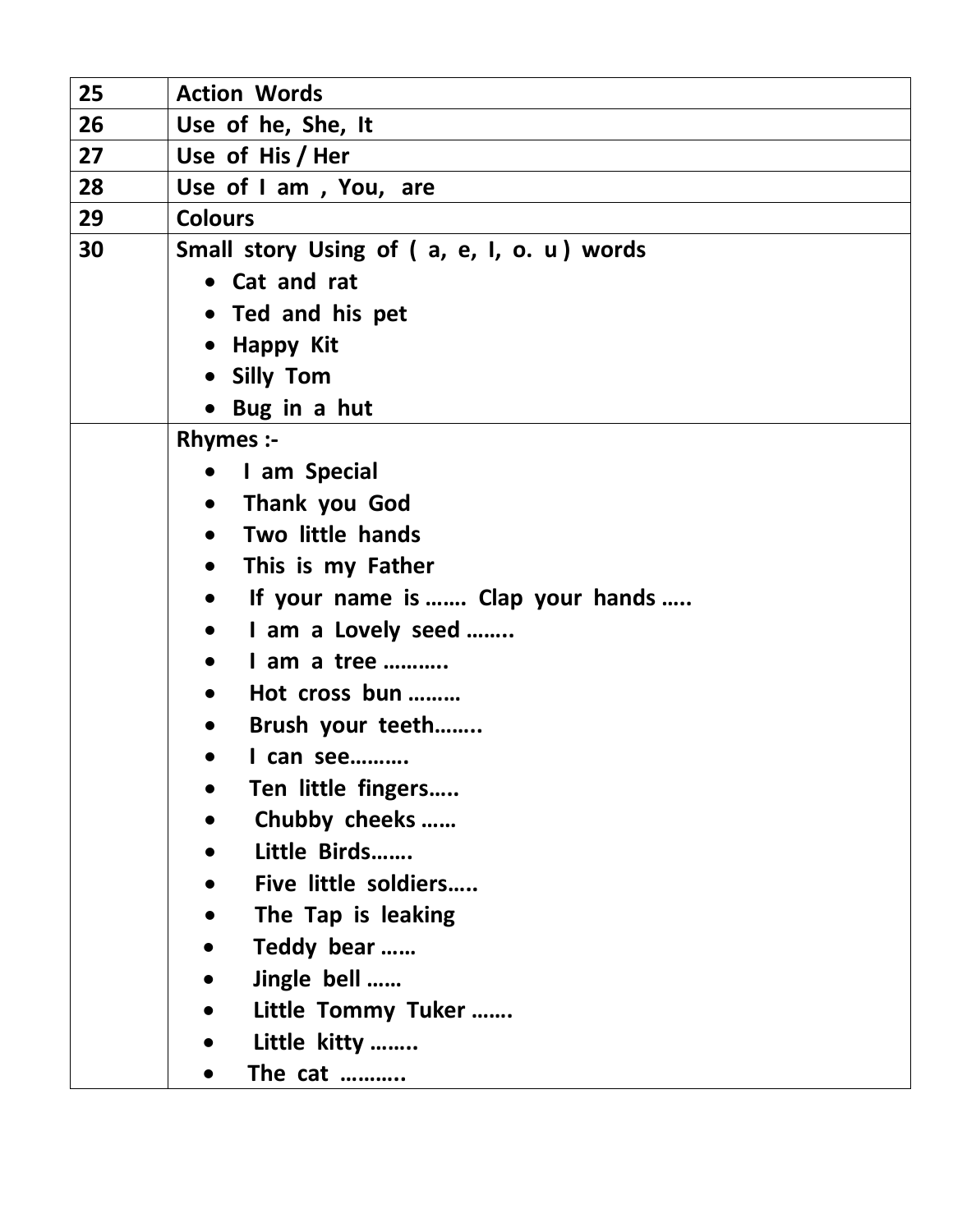| Three blind mice<br>$\bullet$            |  |
|------------------------------------------|--|
| Story :-                                 |  |
| • The Lion and the mouse                 |  |
| • The fox and the grapes                 |  |
| • The Crow who pretended                 |  |
| • The crocodile and the monkey           |  |
| • The Talkative Turtle                   |  |
| • Two Silly goats                        |  |
| • The four friends                       |  |
| • The hare and the tortoise              |  |
| • The clever rabbit and the foolish lion |  |

| <b>EMERGENT READING</b>                                | <b>EMERGENT WRITING</b>            | kivata                             | khanal                              |
|--------------------------------------------------------|------------------------------------|------------------------------------|-------------------------------------|
| ica~kqaa <sup>3</sup> Saor<br>$\bullet$<br>AaOr caUha' | $\bullet$ svar $3A -$<br>AÁ 1      | • caunnaU -<br>maunnaU             | baD, baaola<br>$\bullet$<br>a kCuAa |
| janmaidna<br>$\bullet$<br>maubaark                     | • vyaMjana $3k$<br>$-8′$           | faona   .<br><b>AaĐQal</b>         | $\bullet$ laaomaD,l<br>AaOr         |
| ihndl vaNa-<br>$\bullet$<br>maalaa                     | $\bullet$ dao<br><b>Axarvaalao</b> | baulabaula<br><b>Pyaasaa</b>       | kaOAa<br>• catur                    |
| svar $3A - AA$<br>vyaMjana <sup>3</sup> k -            | Sabd<br>tlna                       | kaOAa,<br>taota                    | <b>KrgaaoSa</b><br>baaolatl         |
| 8 <sup>°</sup><br>dao Axarvaalao<br>$\bullet$          | <b>Axarvaalao</b><br><b>Sabd</b>   | baMdr<br>$\bullet$<br>maamaa       | gaufa<br>• mauK-                    |
| Sabd<br>tlna Axarvaalao<br>$\bullet$                   | caar<br><b>Axarvaalao</b>          | vaYaa- $\sqrt{ }$<br>saBal         | <b>Saor</b>                         |
| <b>Sabd</b>                                            | <b>Sabd</b>                        | rMga                               | $\bullet$ caar ima $\sim$<br>AaOr   |
| caar Axarvaalao  • svaraoM kl<br>$\bullet$<br>Sabd     | maa~ae $E^3$ A                     | hO Pyaaro<br><b>Pyaaro</b>         | <b>iSakarl</b><br>baMdr             |
| svaraoM kl<br>$\bullet$<br>maa~ae $D^3 A^T$            | • Aa kl maa~a                      | maora<br>$\bullet$<br><b>Baart</b> | AaOr<br>magarmacC                   |
| Aa kl maa~a<br>$\bullet$<br>kl maa~a                   | kl maa~a<br>$\bullet$ [- kl maa~a  | $\bullet$ saMtro ka<br>poD,        | $\overline{\phantom{a}}$            |
| kl maa~a<br>Г-<br>kl maa~a                             |                                    | <b>AalaU -</b><br>iBaMDI           |                                     |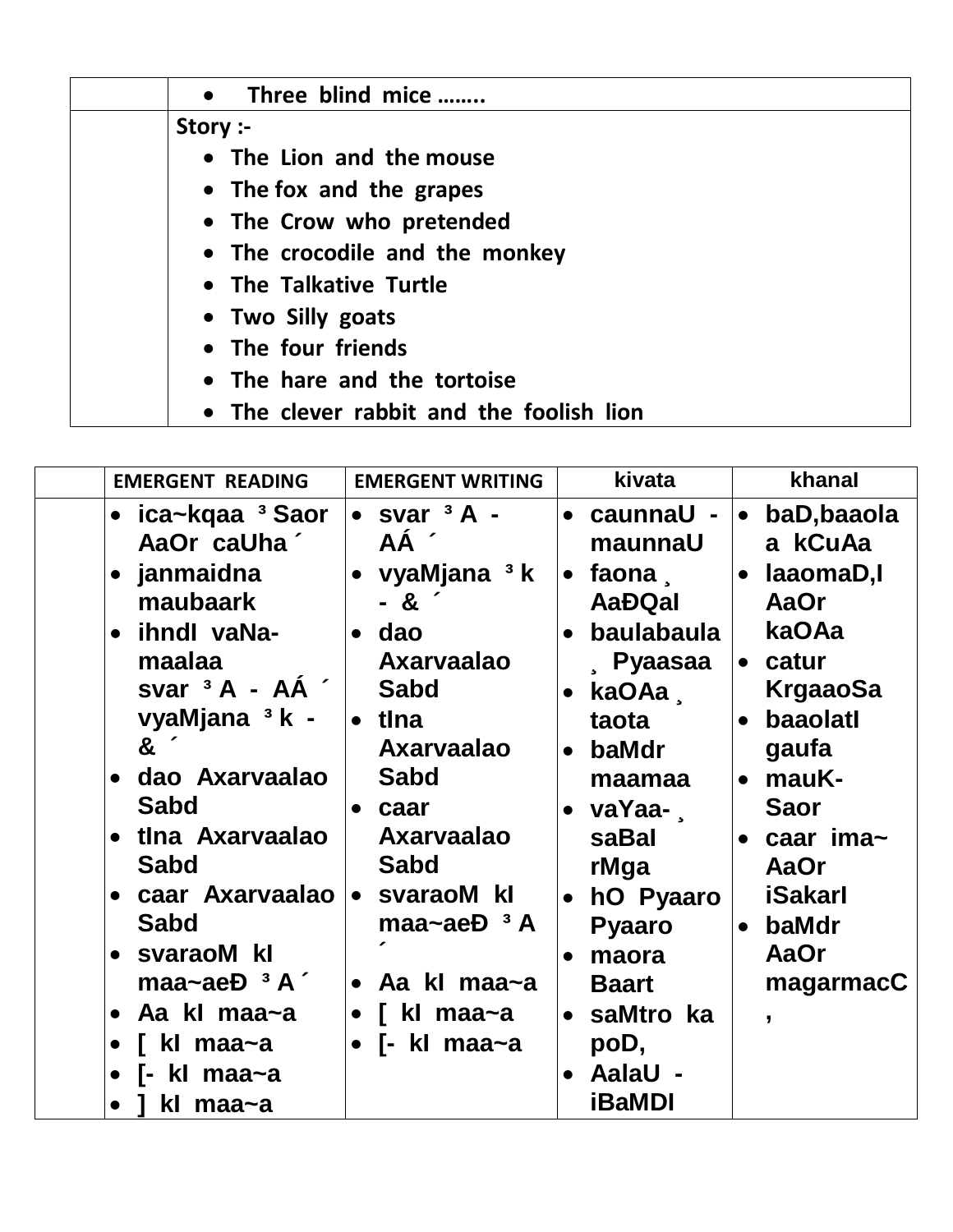| • } kl maa~a    | • Pyaasa               |
|-----------------|------------------------|
| ? kl maa~a      | lagao tao              |
| e kl maa~a      | pl laao                |
| eo kl maa~a     | paanal                 |
| Aao kl maa~a    | saUrja<br>$\bullet$    |
| AaO kl maa~a    | caMda                  |
| AM ka icah\na   | gaulaaba               |
| AĐ ka icah\na   | ka fula                |
| • AA ka icah\na | maihnaa                |
|                 | gaubbaaro              |
|                 | jaadUgar<br>$\bullet$  |
|                 | baMgaala               |
|                 | ka                     |
|                 | • caUha -              |
|                 | <b>iballal</b>         |
|                 | JaaĐk rha<br>$\bullet$ |
|                 | hO                     |
|                 |                        |
|                 | naanal ka              |
|                 | taota                  |

| <b>Pre Number Concepts:-</b>                                  |
|---------------------------------------------------------------|
| • Big / small                                                 |
| $\bullet$ Tall / short                                        |
| • Thick / thin                                                |
| • Heavy / light                                               |
| • Left / right                                                |
| • More, less and equal to                                     |
| • Same size                                                   |
| • Shapes (circle, square, rectangle, triangle, diamond, star, |
| oval, semi-circle, heart)                                     |
| • Counting by Tens                                            |
| • Value of Tens and ones                                      |
| • Numbers $1 - 100$                                           |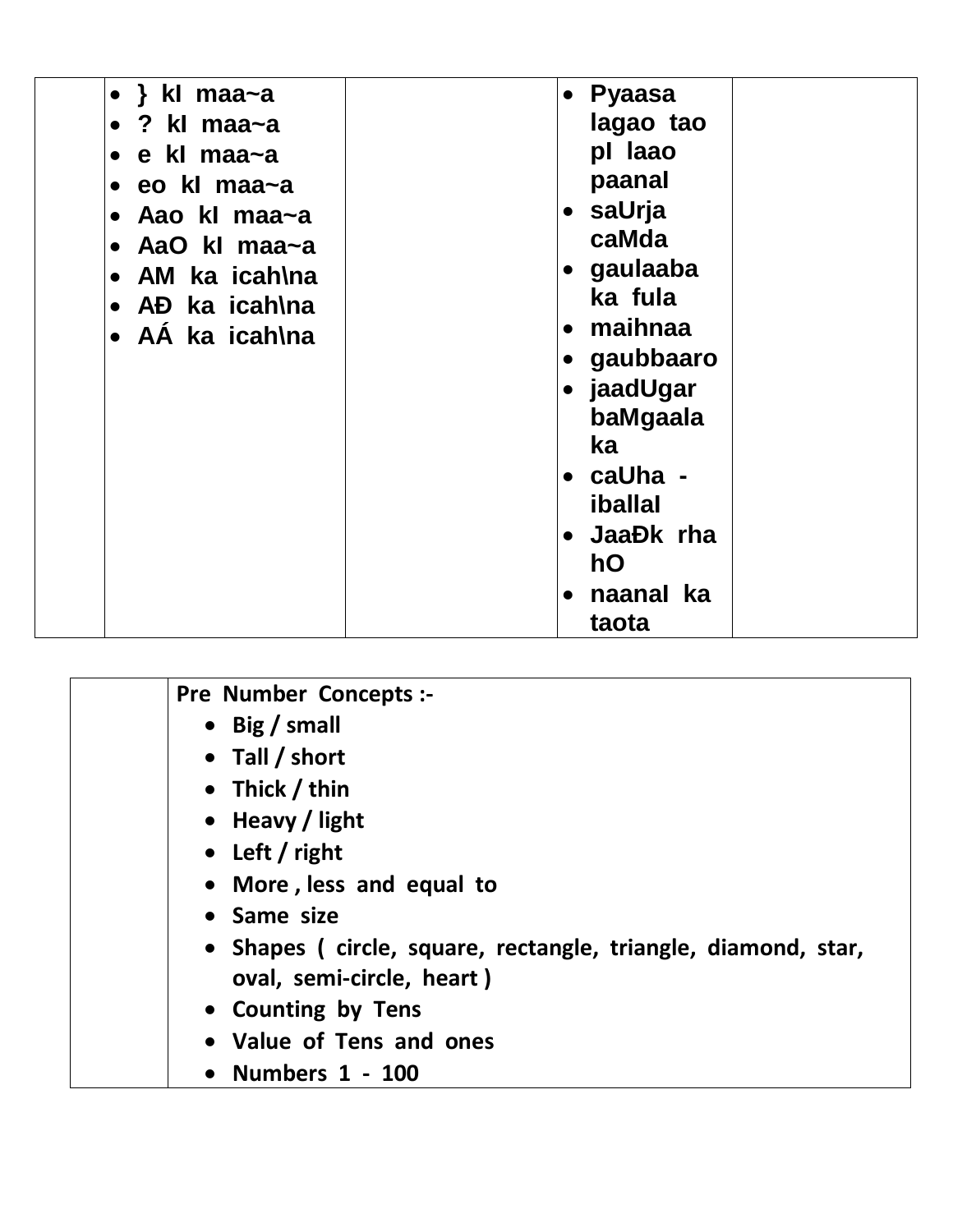| • Backward counting 50 - 1<br>• What comes after, before, between $(1-100)$<br>• Greater, Smaller and Equal to $(>,\lt,,=)$<br>• Number in sequence<br>• Number names $1 - 20$<br>• Reading of clock (sense of clock)<br>• Ordinal Numbers<br>• Days of the week |
|------------------------------------------------------------------------------------------------------------------------------------------------------------------------------------------------------------------------------------------------------------------|
| • Month of the year<br>• Calendar                                                                                                                                                                                                                                |
| • Addition<br>• Subtraction                                                                                                                                                                                                                                      |
| • Patterns                                                                                                                                                                                                                                                       |
| Forming groups (make a set)                                                                                                                                                                                                                                      |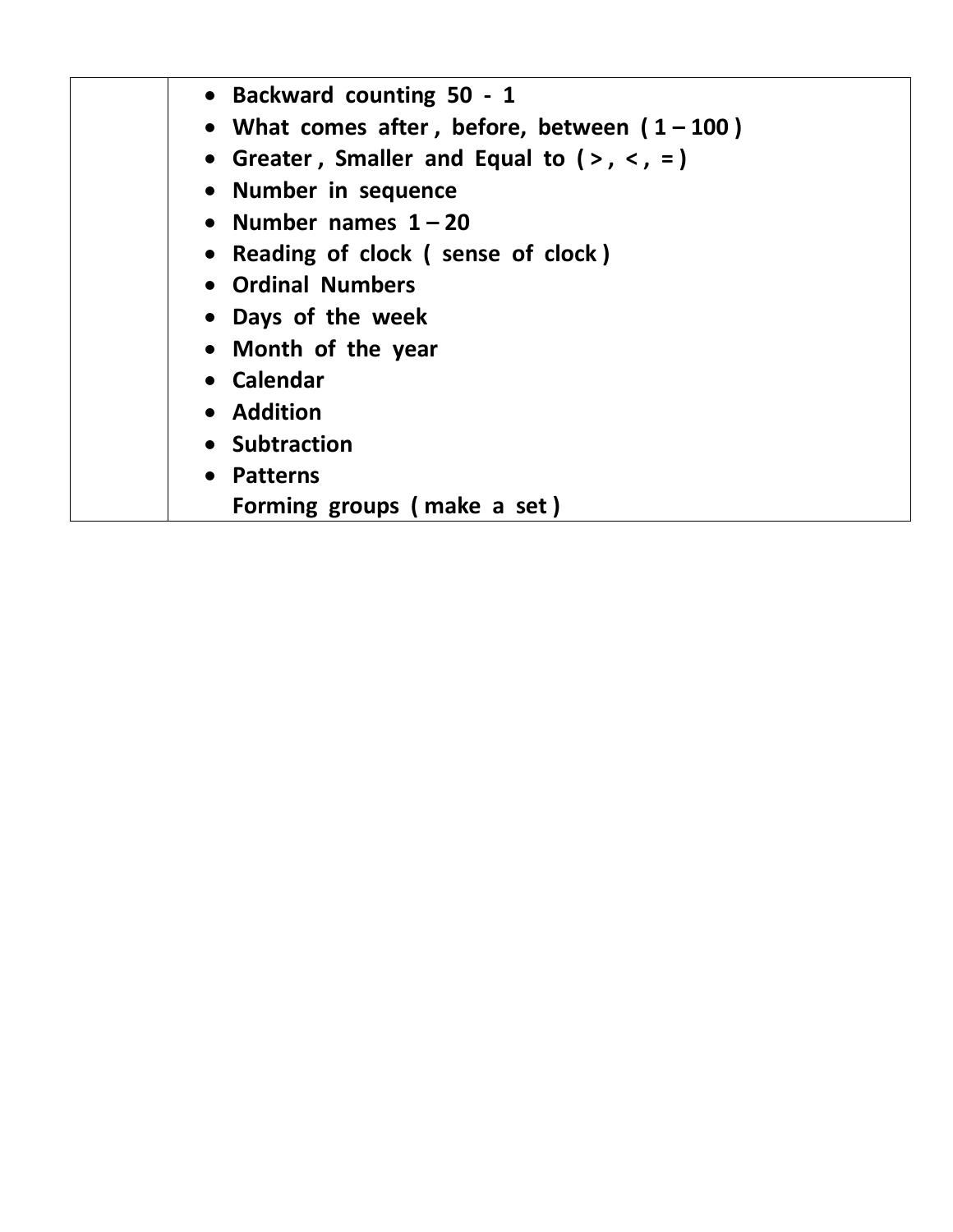| $EVS$ :-                                                                 |
|--------------------------------------------------------------------------|
| 1. About Me                                                              |
| 2. My Family                                                             |
| 3. My Home                                                               |
| 4. More about me - Body parts and sense organs                           |
| 5. Summer season                                                         |
| 6. My home                                                               |
| 7. My school                                                             |
| 8. Rainy season                                                          |
| 9. Food - Things to eat                                                  |
| 2. Fruits, Vegetables                                                    |
| 3. Water - I drink and use                                               |
| 10. Sun, Moon                                                            |
| 11. Day, Night                                                           |
| 12. Clothes - I wear                                                     |
| 13. Festivals                                                            |
| 14. Games we play                                                        |
| 15. Transport (Land, Air, Water)                                         |
| 16. Land Animals                                                         |
| 17. Plants (flower names, fruit trees)                                   |
| 18. Water animals                                                        |
| 19. Community Helpers                                                    |
| Let's recap what we have learnt                                          |
| Art & Craft $:$                                                          |
| $\triangleright$ Colour the engine ( happy face)                         |
| $\triangleright$ Colour the lolly pop ( Use rainbow colours)             |
| $\triangleright$ Colour the Rabbit & Carrot                              |
| $\triangleright$ Complete each vegetables by joining the dots and colour |
| it. (Pumpkin, Cauliflower, Capsicum and Brinjal)                         |
| $\triangleright$ Easy draw, step by step draw a cat.                     |
| $\triangleright$ Colour the balloon (Finger printing)                    |
| $\triangleright$ Colour the aero plane using crayons                     |